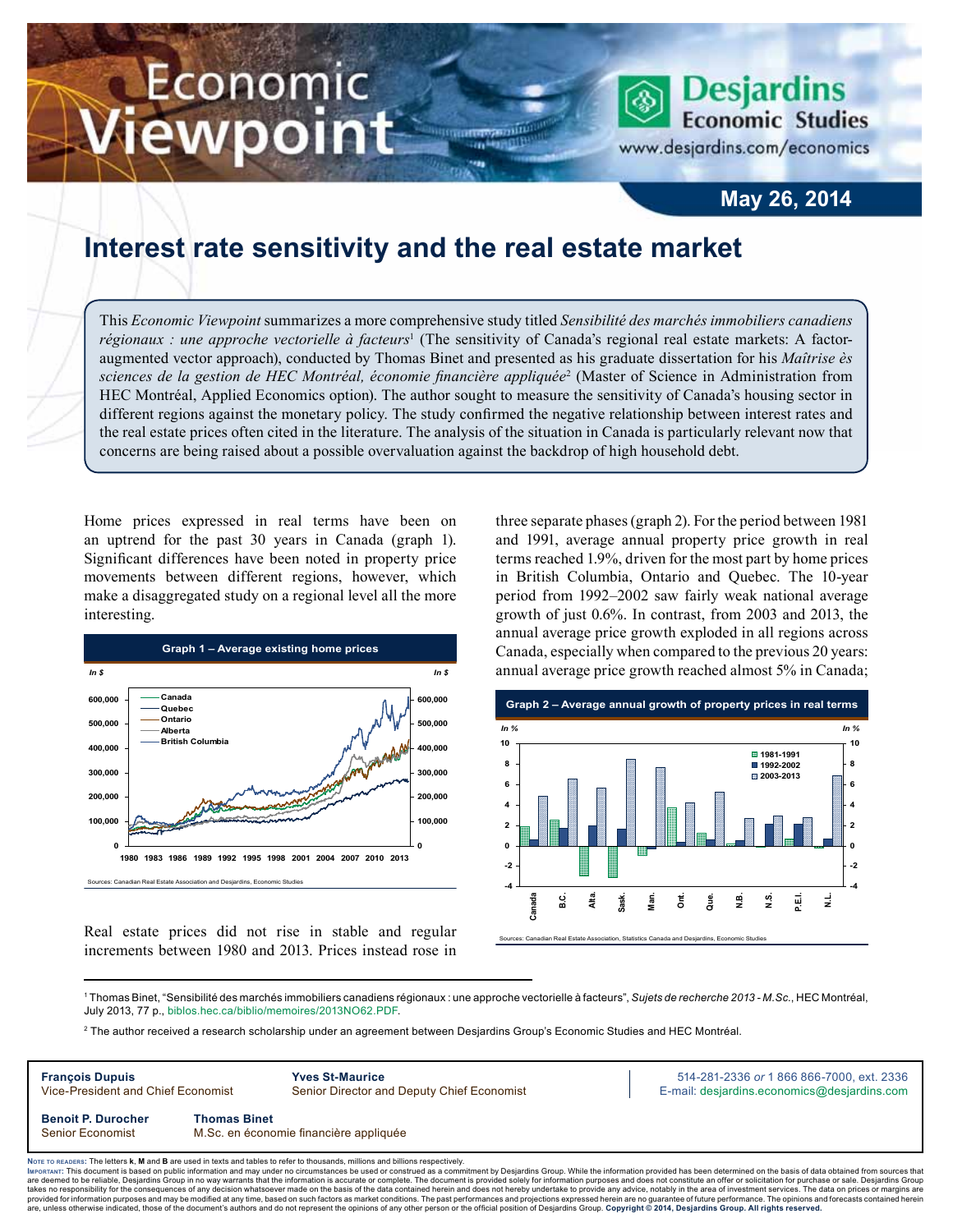

*Economic Viewpoint* May 26, 2014 www.desjardins.com/economics

|                    | Table 1 – Average annual growth of nominal property prices,<br>disposable income and household debt |                                                                                               |                         |                        |                       |
|--------------------|-----------------------------------------------------------------------------------------------------|-----------------------------------------------------------------------------------------------|-------------------------|------------------------|-----------------------|
|                    | <b>Nominal</b><br>home prices                                                                       | <b>Disposable</b><br>household income                                                         | Total<br>household debt | <b>Consumer</b> credit | <b>Housing credit</b> |
| In $%$             |                                                                                                     |                                                                                               |                         |                        |                       |
| 1981-1991          | 7.8                                                                                                 | n/a                                                                                           | 9.6                     | 8.1                    | 10.3                  |
| 1992-2002          | 2.4                                                                                                 | 3.7                                                                                           | 6.0                     | 7.2                    | 5.6                   |
| 2003-2013          | 6.8                                                                                                 | 4.6                                                                                           | 8.6                     | 8.4                    | 8.7                   |
| n/a: not available |                                                                                                     | Sources: Statistics Canada, Canadian Real Estate Association and Desjardins, Economic Studies |                         |                        |                       |

overall, in the past 30 years, real property prices in Canada have posted annual average growth of 2.5%.

The price acceleration recorded in the past 10 years coincided with a run-up in household debt (table 1) and falling interest rates (graph 3). This translates to a decrease in the interest paid on mortgages to disposable income ratio from 10.6% to 7.2% between 1992 and 2013, while the debt to disposable income ratio rose from 91% to 166% for the same period.



#### **Objective of the dissertation**

The objective of the dissertation was to gain a better understanding of the impact a monetary shock or credit shock would have on property prices across Canada's different regions. To complete the study, an econometric model<sup>3</sup> was used to make it possible to work with a large database consisting of 255 series to model the economy and observe reactions to a large number of variables on national and regional levels. The model was estimated based on a sampling gathered from January 1983 to July 2008. The economic crisis of 2008–2010, also known as the Great Recession, was excluded since it led to nonconventional monetary policy measures and liquidity problems. Including this period in the analysis resulted in relatively similar outcomes for the real estate sector, but more discrepancies were noted, which is why a more conservative sampling was selected.

#### **Types of shocks and results**

In reality, two types of shocks yielded thought-provoking results. The first is a monetary shock consisting of a 25‑basis-point increase in the Bank of Canada's (key rate) overnight rate vs. the original equilibrium level, all else equal. The second shock analyzed the impact of an increase in property prices on the Canadian economy.

#### **Increase in the overnight rate**

The main results drawn from this model showed that a 25‑basis-point increase in the overnight rate would trigger a contraction in the production of goods and services in Canada's economy. In fact, the total GDP showed a slight and gradual decline that reached -0.15% below the original equilibrium level after 48 months. This does not necessarily mean that the total GDP will be weaker in four years compared to today; instead it will be weaker than it would have been without an increase in key interest rates. The same applies to all the other variables.

The GDP decline in the construction sector was slightly stronger, with a pullback of 0.6%. Employment tracked the same path. The unemployment rate rose by 10 basis points above the original equilibrium level. An increase in Canadian government bond rates and the housing credit rate with a 5‑year term was noted and the spread between the housing credit rate and government bond rate for the

<sup>3</sup> This study was conducted using a Factor-Augmented Vector Autoregressive (FAVAR) model. See: Ben S. Bernanke et al., "Measuring the Effects of Monetary Policy: A Factor-Augmented Vector Autoregressive (FAVAR) Approach," *Economic Research & Data – Working Papers and Notes*, Board of Governors of the Federal Reserve System, 2005, 48 p., [www.federalreserve.gov/Pubs/Feds/2004/200403/200403pap.pdf](http://www.federalreserve.gov/Pubs/Feds/2004/200403/200403pap.pdf).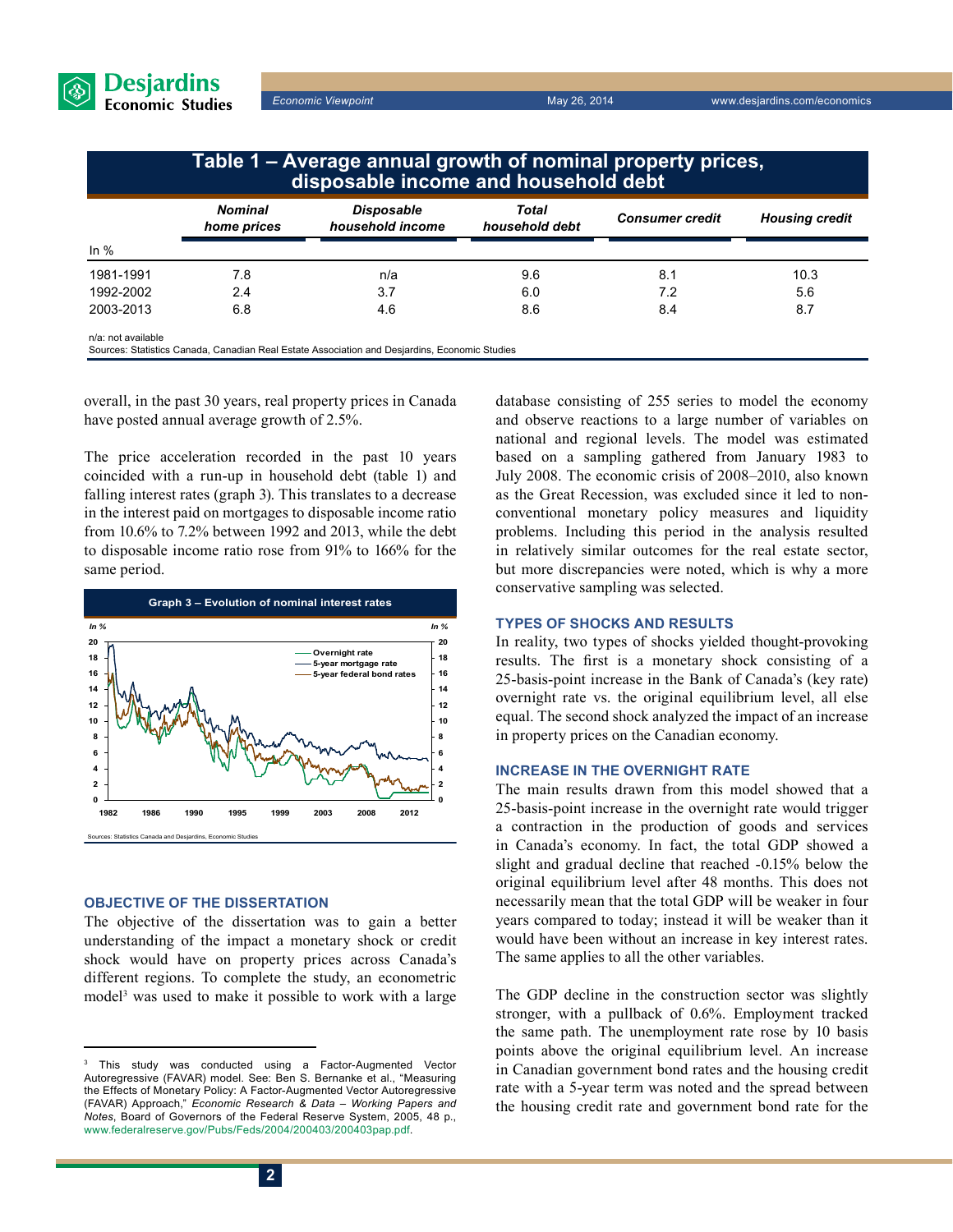*Economic Viewpoint* May 26, 2014 www.desjardins.com/economics

level



#### Reaction of the following variables: **Key rate Canadian real estate prices** Key rate Shock of +25 basis points vs. the original<br>equilibrium local equilibrium level Increase up to the second year (+20 basis points), then return to the original equilibrium level Real GDP  $-0.15\%$  vs. the original equilibrium level after 48 months Increase up to +0.1%, then dip into negative territory after four years Unemployment rate  $\frac{+10 \text{ basis points vs. the original equilibrium}}{1 \text{ mod of } 50 \text{ m} \cdot 40 \text{ months}}$ level after 48 months Decline before returning to the original equilibrium level shortly after four years 5-year housing credit rate Increase, then return to the original equilibrium level Increase up to the second year then return to the original equilibrium level Mortgage credit (level) -0.1% vs. the original equilibrium level after<br>48 months Increase vs. the original equilibrium level **Table 2 Summary of results** *Impact of an increase:*

Source: Desjardins, Economic Studies

same term was positive, but negligible. The money supply and consumer credit fell in equal measure, or about -0.3% below the original equilibrium level while housing credit fell to a lesser extent. Lastly, the Canadian dollar enjoyed a bit of a boost during the first few months, followed by a decline.

Canadian real estate prices -0.6% vs. the original equilibrium level after 48 months

With respect to real estate prices, the restrictive monetary shock triggered a decline in the average sales price of existing homes. Price levels in Canada declined by about 0.6% vs. the original equilibrium level after 48 months. Similar outcomes were observed in Quebec, Ontario and in British Columbia, while Alberta posted a slightly higher decline, at -0.75%.

In short, an increase in short-term interest rates has a nonnegligible impact on the real estate sector. These results confirm the strong negative relationship between interest rates and property prices cited in the literature, where a temporary uptick of 25 basis points triggers a price pullback of between 0.30% and 1.75% vs. the original equilibrium level for property prices, based on the estimation methods used and the country.

#### **Shock on property prices**

In a second simulation, a shock that impacts property prices was applied to Canada's economy to evaluate the transmission mechanisms of this type of shock and quantify its impact—this type of shock on property prices could stem from a speculative bubble or sudden demand from foreigners entering the market. The shock applied (equivalent to a standard deviation of the structural residuals) triggered an immediate 1.3% increase in property prices in Canada vs. the original equilibrium level. The interest rates showed a sudden decline which evaporated quickly, reaching a peak in the second year before declining and converging toward the original equilibrium level. Production in Canada rose slightly vs. its original equilibrium level  $(+0.1%)$  to settle back into negative territory in the fourth year, which could reflect the impact of the increase in interest rates. The GDP increase in the construction sector was stronger than in the overall economy. The unemployment rate declined before settling back to the original equilibrium level shortly after the fourth year. Employment in the construction sector outpaced total employment, suggesting that an increase in property prices stimulated investment in this sector. An increase in housing credit twice as strong as consumer credit was added to the mix. Property prices continued to rise vs. the original equilibrium level until the fifth year. Of particular note, Alberta is the region that is the least sensitive to price increases in Canada. These results could suggest that price increases trigger an increase in housing credit and real estate investments that could contribute to gradual price advances, until the impact of increased interest rates is felt.

Shock of +1.3% vs. the original equilibrium

#### **Conclusion**

Due to its impact on the economy and its heft in household balance sheets, the real estate market deserves special attention. Concerns about an overheated market in recent years, especially after the shakedown in the U.S. market, are justified. The spiralling increase in household debt, largely